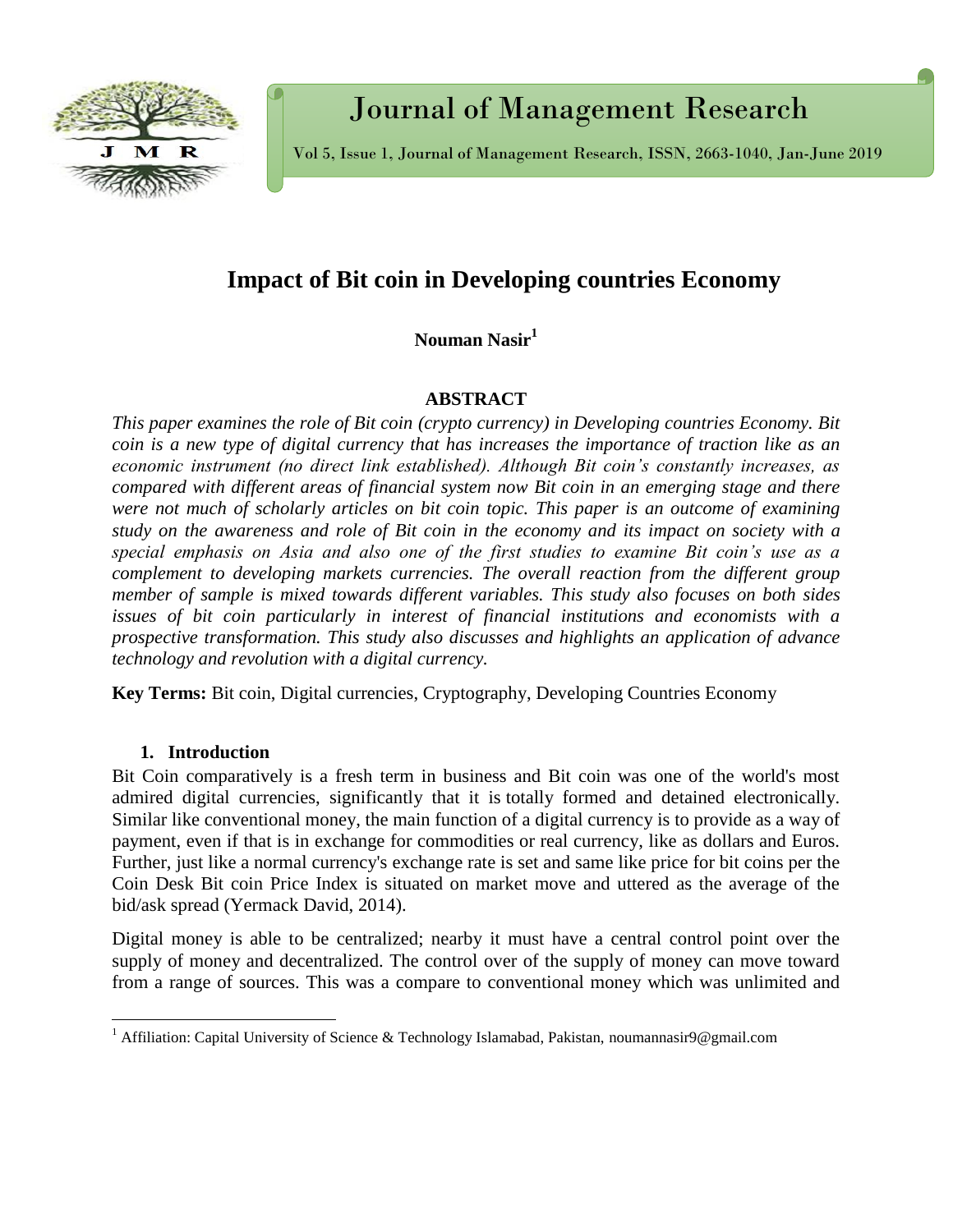prone in excess of printing. (Wei Dan, 1998) was introduced and proposed the initially concept of bit coin. Wei Dan conceptualized this crypto currency will be a substitute of conventional money. This digital money must be centralized or reverse by any government. The initial execution of this perception was considered or published in 2009.

Digital Currencies has been starting to major impact on conventional market currency. Now new technology enables the expansion of digital currencies with the intention of regulate by digital societies. This would be threatening the primacy of paper currencies, which frequently influence for political and economic gain (Sykes and Staiger, 2010). The technology looked-for an ordinary bit coin was not available until recently. On the other hand, People looking for substitute to government hold currencies for years.

There were probably around almost 28.5 million Bit coin users that hold more than 0.001 BTC and over \$5Billion worth of bit coins were traded every day 130 Bit coin Exchanges in the World. On the other hand, most bit coin users have numerous bit coin wallets and use many wallet addresses to increase their financial privacy when transacting in bit coin (by Alex Lielacher, 2018).

Even though the Bit coin is flourishing financial system but users are somehow worried about Bit coin's legal position or the risk of government rigorous effort. Several point to Bit coin's capability, like every digital or unknown currency, to make easy about tax evasion, money laundering and operate in banned drugs as well as child pornography.

The transaction process used in the bit coin world is "Mining". The public ledger is used to record transaction of current bit coin and known as Blocks. Block chain were used to the record of past transactions. Bit coin provides an inducement in switch over on mining services offers by a number of "miners" all over the world. This is an essential reason for miners; the bit coin technology would not be able to operate if not including the miners in transaction. ( B, Rainer, C.Nicolas, E. Benjamin, and M.Tyler, 2015). Miners being an effective individual because the equipment is used in transaction, needed to be specialized and high performance person. For even better organized resources utilize, mining "pools" were formed (Singhal A, and Rafiuddin A, 2014).

Bit coin was a decentralized, unidentified and digital currency. It was not assisted by every government and other legal entity. And it was also not exchangeable against gold and any alternative commodity. It depends on peer to peer system or cryptography to manage its reliability. Its exponents argue that Bit coin has a lot of potential properties that might make it a perfect currency for normal merchants or consumers.

For instance, bit coins can be extremely liquid, contain less operation costs, can be utilized to fling payments rapidly through the internet. This fresh currency possibly will hold the explanation to allowing cooperation such as Wiki leaks, disliked by governments, to obtain contributions along with conduct business secretly.

In the beginning, the idea about Bit coin was not well acknowledged by the public and majority of the media. But it increased twenty five tractions within three years with or actually took off during 2011 when some exchanges develop into well structured (Bohr and Bashir, 2014). In late 2013 the Bit coin turns out to be an important component in world financial news. The "digital currency" had been launch nine years earlier by computer hobbyists.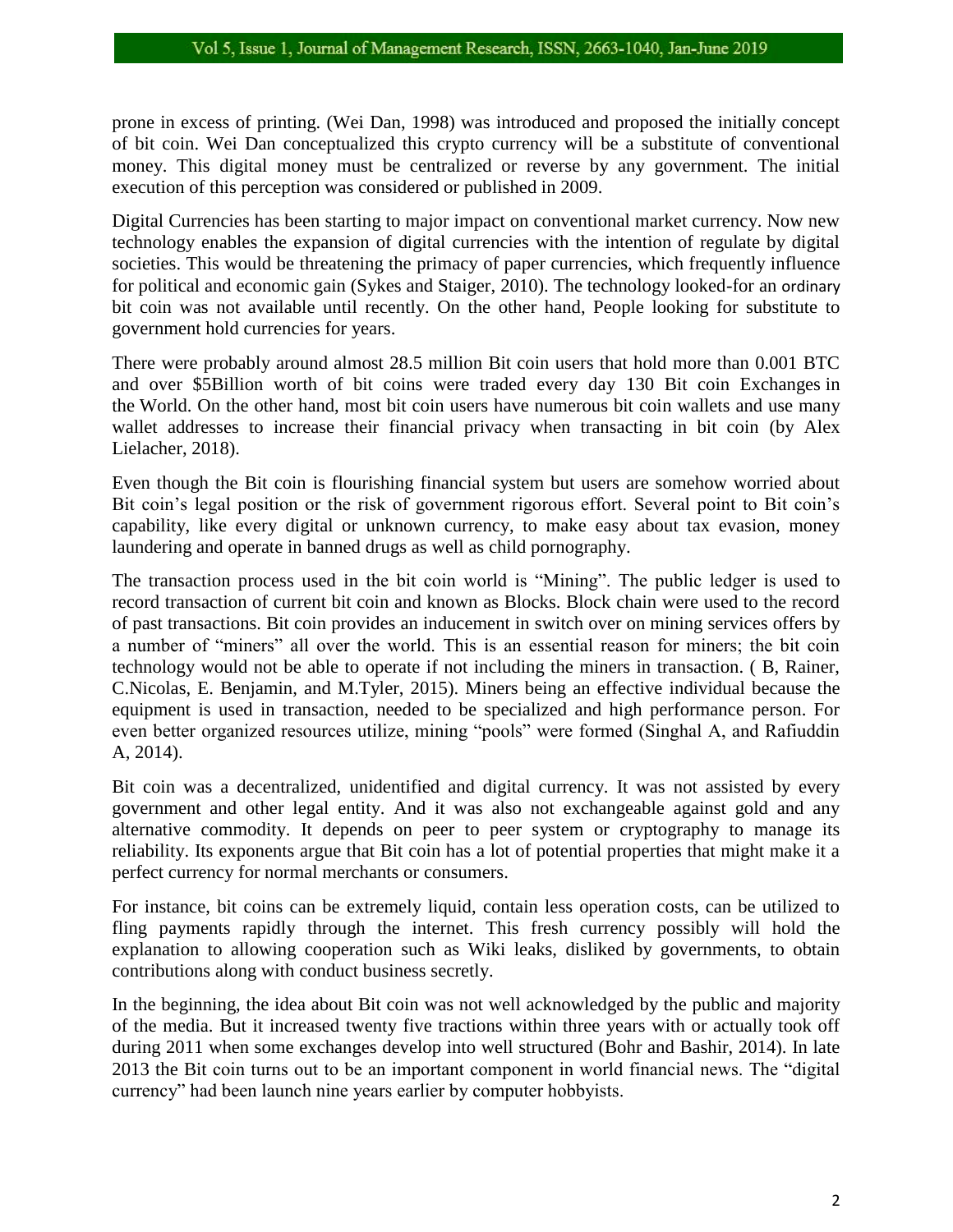The conditions of Making Bit coins are difficult due to obstacle from governments. To some extent, governments are unconcerned in the direction of it or at bad position are offended toward it. Apparently, the major responsibility of governments find through it narrates with fraud (Kaplanov, 2012).



## *Figure 1 BTC and USD*

The price of Bit coin from July 18, 2010 to October 1, 2018 is shown in figure 1. In December 2017, the U.S. dollar exchange rate for one bit coin rose on peak and more than 19000\$ in the space of a few years. One bit coin market value had begun in 2010 and which was traded at less than 5 cents, briefly exceeded \$1, 9000.00. The current value of bit coin's against the Pakistani rupees is of 1,078,170.17 Rs in May 2018 and US dollar is of 9,324.72\$. In December 2017, the price of bit coin was \$19,497 and this price was highest since it was launched in 2009. After that boom point, the price value moves down to 6,556.79\$ in October 2018 (Internet, 2018).

With passage of time the price of Bit Coin's was rebounding, increased demand boosting the price of digital currency in Asia caused of the weakening Pakistani rupee, Yaun and as well as Indian rupee. Digital currency (like [gold\)](https://knoema.com/ryjroog/gold-price-forecast-long-term-to-2025), will provide protection in support of investors in the periods of uncertainty. Although the conventional currency flow is monitored by banks and prohibited by governments, the movement of digital currencies is decentralized, a major feature that drive opportunities for the increase of bit coin to fresh markets or transaction types.

A group of a large numbers of miners is known as mining pool on blocks. Further the blocks were recorded faster; the returns have now towards in division of quantity to the efforts done by single person miners while compare to the whole group. The network created almost 50 bit coins for each block as well as this number reduces with time over the exercised of software. Therefore it was planned like this that no more than twenty one million bit coins exit in the world in 2014. (Singhal A, and Rafiuddin A, 2014).

The current situation of bit coin's discuss above, this study further explore the use of Bit coin as an equal to authorization of Currencies. Previous studies on the topic of Bit coin as of a currency point of view and their target only on it as a substitute for ordinary currencies. Now Bit coin still in an emerging position as a result it's not fair to appear at it from that point of view.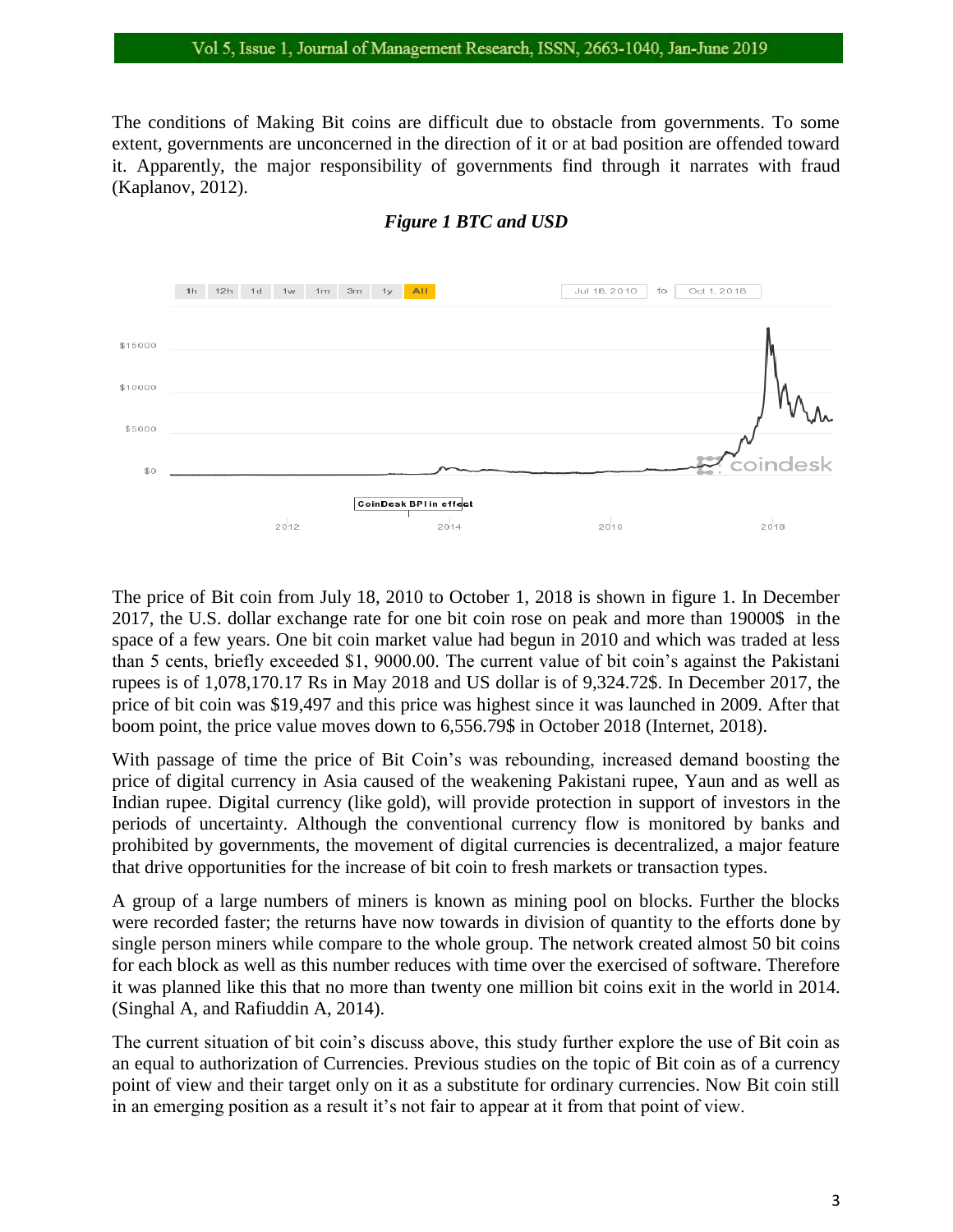The international market consistently exhausted of new currencies  $\&$  the world is even bored of Bit coin. For the reason that it is the first crypto currency to increase important grip because, this study attempt to seem a Bit coin from different point of view. It tries to investigate the use of Bit coin as a complement to developing market currencies.

It is clear from the previous studies and literature that the concept of Bit coin has emerged as a burning topic and covered locally and internationally. There was a lack of research with respect to the awareness, effect and issues of Bit coin and Block Chain technology while the role of Bit Coin in developing economy. But, there was no study conducted in developing economy with respect to Impact of Bit coin in Developing countries Economy. Around the world different universities are using Block chain for streamlining student services and distributing digital certificates. It is on the basis of this problem that the current study will wish to establish the Impact of Bit coin in Developing countries Economy.

This study tries to answers these questions: What is a significant difference in the mean value of nature of work among Business respondent, corporate and single users in terms of awareness of bit coin? And what is the Role of Bit coin on Developing countries economy? As per the thought and discussion about bit coin it was cleared that all the interested persons of the society have diverse view which mainly negatively partial reports. However may have this condition that Bit coin also has some disadvantages like each fresh technology carry out in it. It is able to provide as a huge tool as of economic, financial and social point of view. Hence this study plan was on both sides of the Bit coin pleasing with either internal or external determinants into concern. Objectives of this study are to explore difference in nature of work among Business respondent, corporate and single users in terms of awareness of bit coin and also to explore impact of Bit coin in the economy of developing countries economy.

The main aim of this study was to investigate the used of Bit coin to an advance reason of technical development, promote free transactions, trade and store economic sums in a protected depository. The scope of this study was restricted to the residents of developing countries to appreciate growth design in the Asian region. The results of this work are not restricted to developing countries, as the area was a case study not the focused of this study. This research can be correctly be used for the economies of new countries, observance economic variables in mind. This research would contribute via adding more value on the current knowledge. It is also estimated to offer practical evidence on the role of bit coin awareness and bit coin management and bit coin in retail market.

## **1. Literature Review**

In 1990's the era of boom technology, in which a lot of attempts for creating a Crypto currency with the help of Beenz or Digi Cash system with rising on the market other than necessarily failing. On the other hand there were several different causes for their collapses, like fraud, financial harms and thus far resistance among companies' workforce and their supervisors.

Especially, the entire systems make used of Trusted 3rd Party access, means that an organizations behind them confirmed or assisted the transactions. There was not a success in these companies due to the formation of digital money system was recognized as a lost reason for an extended time.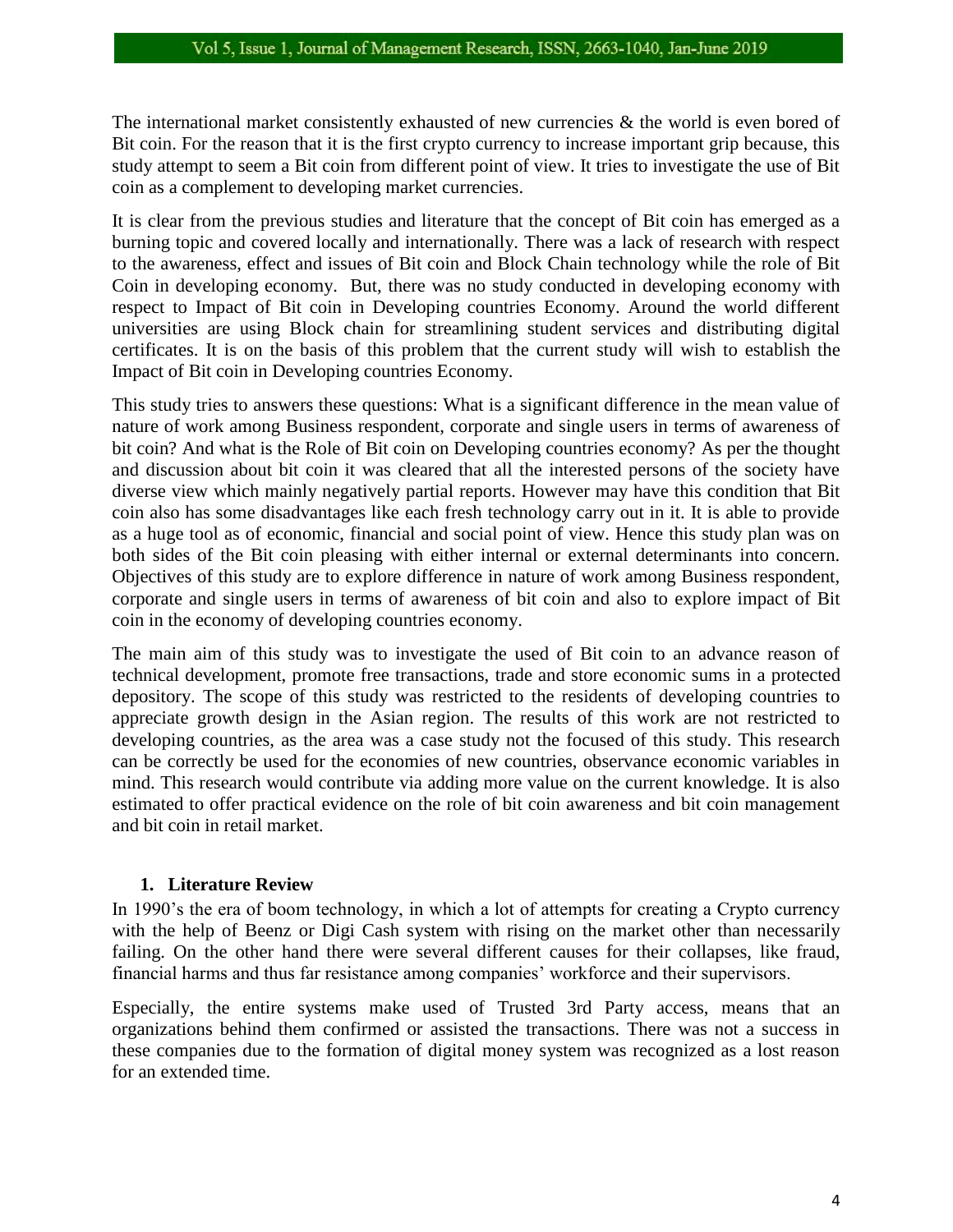#### Vol 5, Issue 1, Journal of Management Research, ISSN, 2663-1040, Jan-June 2019

Bit Coin was first time introduced by Satoshi Nakamoto in early (2009), through unknown programmer and programmers group less than an alias. Satoshi explained it's in form of 'peer to peer' digital cash system. It's fully decentralized because the concept behind there was no servers concerned or no essential controlling power. The concept looks very similar to peer to peer systems for file transfer.

The main problem to any payment systems has to resolve double expenditures. It was the fake method of using the equal quantity twice. The conventional system was reliance by 3rd party "a central server" so as to reserved records balances or transactions. On the other hand, this system constantly involves an authority. Essentially manage of your money and along with your individual information on hand.

In digital currency system like to Bit coin, each particular member needs to accomplish this job. This was completed through the Block chain process, public ledger every transaction so as to always occurs within a network, accessible to each member. Hence, each member in the network is able to see all account's balance.

The senders and recipients consist on the public keys (means wallet addresses) in an every file with each transaction. The quantity of coins moved. The sender signature also requires being on the transaction with their secret key. The entire process was just about essential cryptography. Ultimately, the operation was showed in the systems, other than it wants to be completed first.

In network of crypto currency, by solving a crypto graphic puzzle only miner can confirm about transactions. They obtain transactions and spot them as valid and increase them across network system. Afterwards, each node of a network inserted into its database. Once the transaction was established it develops into unforgivable and irretrievable. A miner obtained an incentive and the fees for transaction.

Basically, some crypto currency system is based on the unconditional agreement of the entire the members concerning about the legality of balances or transactions but nodes of system oppose on a particular balance, the network would essentially break. On the other hand, there were a group of regulations pre-built or planned into the system that protected this from occurrence.

Crypto currencies were also described for the reason that the consensus maintenance process was ensured with tough cryptography. By the side of abovementioned factors, this makes  $3<sup>rd</sup>$  party's blind trust as a concept of fully abandoned.

As compared with different areas in financial system Bit coin now an emerging stage and comparatively studies were restricted. Recently, there were not a lot of scholarly articles on bit coin topic because scholars have not paid much of attention to Bit coin. As the importance of Bit coin has improved in the last few years. Therefore has the number of scholarly articles on it. Currency always changed over the past centuries across the world as per regulations and the value according to the exchange rate instability. The body of knowledge on Bit coin is limited because the topic does not present a lot of imminent for scholar.

The objective of this chapter was to assess important topics for using Bit coin as complementary currency. The discussion regarding currency characteristics of Money and Bit coin was in 1st part. The  $2<sup>nd</sup>$  part examines the technology behind it as well as regulatory issues close by it. The 3rd parts discuss the impacts of the price of Bit coin. The research question settle for this study in last part.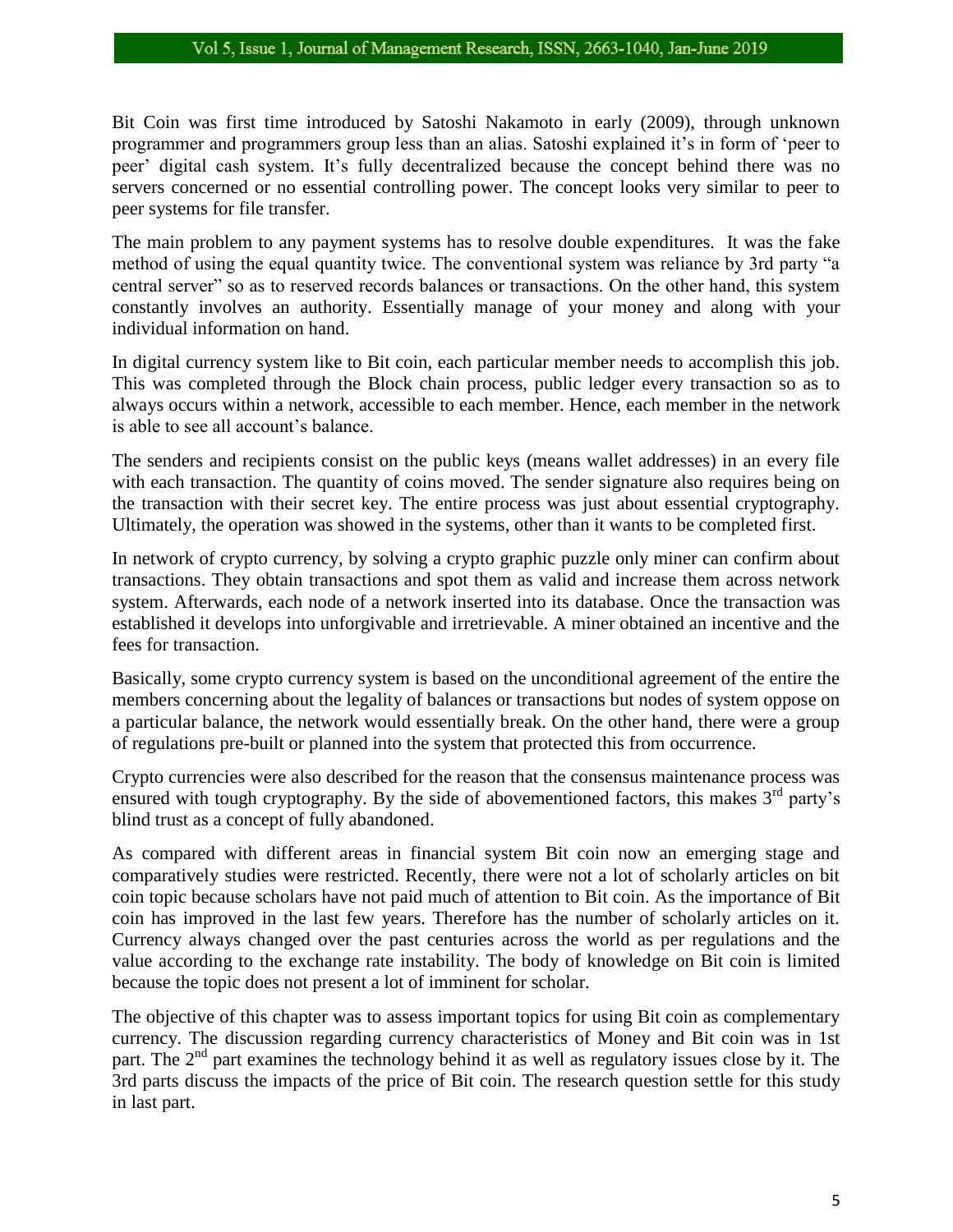## **1.1 Money as a Currency**

Money is normally defined as a medium of exchange and means of exchange. And money is must having three main characteristics: as a unit of account, medium of exchange and a store of value. Bit coin must have these three characteristics and some extant to meets these criteria, because of an increasing number of sellers, particularly in online markets, ready to develop or allow it as a shape of payment. On the other hand, the global commercial market use of bit coin remains very tiny, representing that a small number of people use it generally as a medium of exchange.

## **1.2 Bit coin as a Currency**

Crypto currency is also known as Digital money. Crypto currency is that currency which is not in physical form like [bank notes](https://en.wikipedia.org/wiki/Banknote) or [coins,](https://en.wikipedia.org/wiki/Coin) just accessible in digital form. It properties likes physical currencies, although agree for immediate transactions and borderless move of ownership. Bit Coin comparatively is a fresh term in business and Bit coin was one of the world's most admired digital currencies, significantly that it is totally formed and detained electronically. Similar like conventional money, the main function of a digital currency is to provide as a way of payment, even if that is in exchange for commodities or real currency, like as dollars and Euros. Further, just like a [normal currency's exchange rate](https://knoema.com/hdsmcwf/us-dollar-to-euro-exchange-rate) is set and same like price for bit coins per the Coin Desk Bit coin Price Index is situated on market move and uttered as the average of the bid/ask spread (Yermack David, 2014).

Digital money is that currency which recorded balance automatically on [store value card](https://en.wikipedia.org/wiki/Stored-value_card) or different device. Another type of electronic currency was network money; allow transferring the value on [computer network systems,](https://en.wikipedia.org/wiki/Computer_networks) mainly the [Internet.](https://en.wikipedia.org/wiki/Internet) Digital money was also declared on a private [bank](https://en.wikipedia.org/wiki/Bank) and further financial body such as [bank deposits.](https://en.wikipedia.org/wiki/Bank_deposits)

The most important financial debate on Bit coin that its currency or not. The classification of currency was direct onward, an arrangement of money in common use. In classification for affectionate to be measured a currency, it has meet to three following conditions:

- (i) It can be used for transactions.
- (ii) It can be used as a unit of account.
- (iii) It able to store value (Kiyotaki and Wright 1989).

The  $1<sup>st</sup>$  condition of a currency, it must be used in favor of transactions. In September 2018, thousands of websites that accept bit coin. There were about 21 million daily Bit coin with 223,973 transactions per day (By [Nathan Reiff](https://www.investopedia.com/contributors/54684/) , August 4, 2018), although this volume is very minute compare to other currencies. On the other hand, there were a small number of known currencies that include far lesser amount of daily volume. Additionally for last 3 years the used of Bit coins transactions has been increasing in the huge number. There was no normally accepted volume and value that currency has to be used in transactions for it to be considered a currency (Jon Carrick, 2016).

Even though the regular volume of Bit coin is comparatively very minute, still it being used on regular basis or has seen a strong increase in use. Generally, it's undecided yet whether Bit coin meets transactional obligation of currency or not. The process relays on the requirement of interpretation.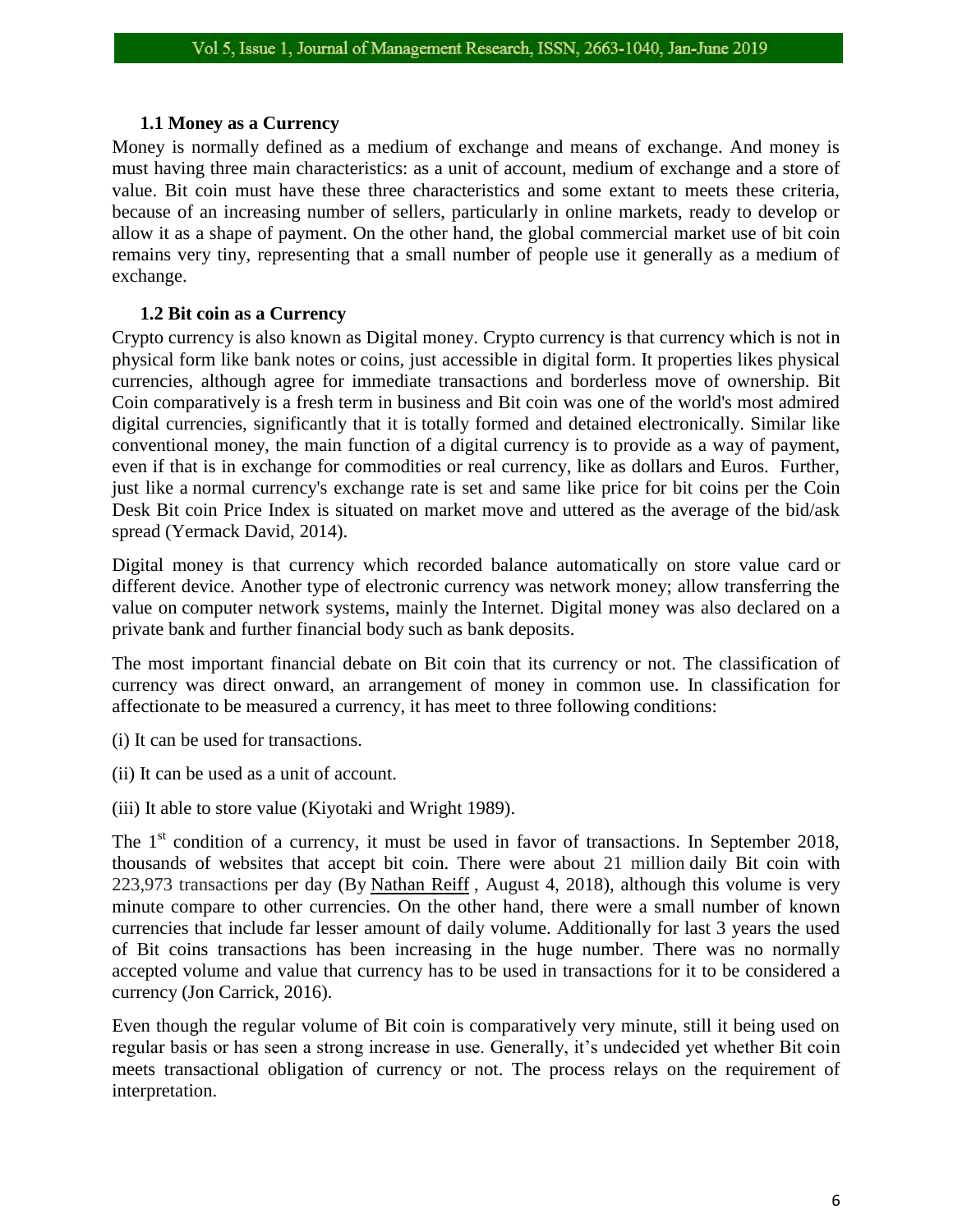The second condition of a currency is that it must be used as a unit of account. This is also new debates in favor of Bit coin. It undoubtedly has unit of account characteristics.

Can bit coin divisible? Yes Bit coin can divisible into an unlimited number of pieces. And these can be set back collectively to organize a complete Bit coin. Rogojanu and Badea (2014) pointed out in their case study (The issue of competing currencies) that one biggest challenges facing Bit coin is limited number of Bit coins that is restricted to twenty one million however Van Alstyne (2014) noted that partial ownership of Bit coin is possible. Hence, the twenty one million is not a limiting number.

Can Bit coin compatible? Yes all hundred Bit coins shaped evenly. The entire can be interchanged. Can it countable and used in mathematical operations? While Bit coin clearly to meet the unit of account condition but there still debate on this. The discussion mainly revolves around Bit coin's capability and its significance on goods or services. Due to its volatility, bit coin has problem again and again valuing goods and services. Dornbusch et al. in (1995) stated that several currencies gain intense volatility and are still considered currencies.

The third condition of a currency is that it be able to be used as a store value of account.

The analysis of Bit coin users propose that Bit coin will much demanded as an asset than as a currency; they were found that user maintain the coins to store-up value for future use (Glasser et al., 2014). Wu and Pandey in (2014) further found that bit coin a superior investment assets to use for portfolio diversification. As well confirming by a number of other studies and more explanation on it that Bit coin was initially created which was to present a substitute currency so as to not lose value for the reason that of actions taken by government (Nakamoto, 2008).

The status of Bit coin is a legitimate currency because its position is undecided yet. It expresses the characteristic of currency, however its instability bring to question whether it without a doubt fulfill the necessities of currency. The instability has been its major cause of criticism, although this was predictable of a young currency. On beginning several currencies have experienced from high stage of instability but the major distinction among these currencies and Bit coin. Bit coin is not backed by any government. It is obvious that the authenticity of Bit coin as a currency will stay behind unclear for the estimated future. In the meantime, there is confirmation about Bit coin is a helpful economic tool (Seebacher and Schuritz, 2017).

Badea and Rogojanu (2014) and Iwamura M, Matsumoto T and Kitamura Y (2014) showed parallels competition among of national and virtual currencies based of competing currencies with the help of Hayek's theory. Furthermore, Hałaburda and Gandal (2014) managed the network outcomes in their model and Sneppen and Bornholdt (2014) get used to a dynamited model. Shin and Arias (2013), Malovic (2014) and Hanley (2014) viewed about Bit coin hype and express chances about uncertainty for it to become a generally accepted currency.

Skiba D. J, (2017) said that multiple Organizations and Institutes in the world are arranging Block chain in education Sectors, still bit coin in experimental stage, although it is used to assist in working places and management of academic degrees and also help in calculation of grade in learning outcomes. Husna,et.all, (2018) showed new future and technology of Block chain in Malaysian market that enhances the current monetary system in Malaysia. In 2008, Block chain emerged as a dynamic technology along with the introduction of Bit coin. Crypto currency has placed important position in financial market and put pressure on the finance industry to accept a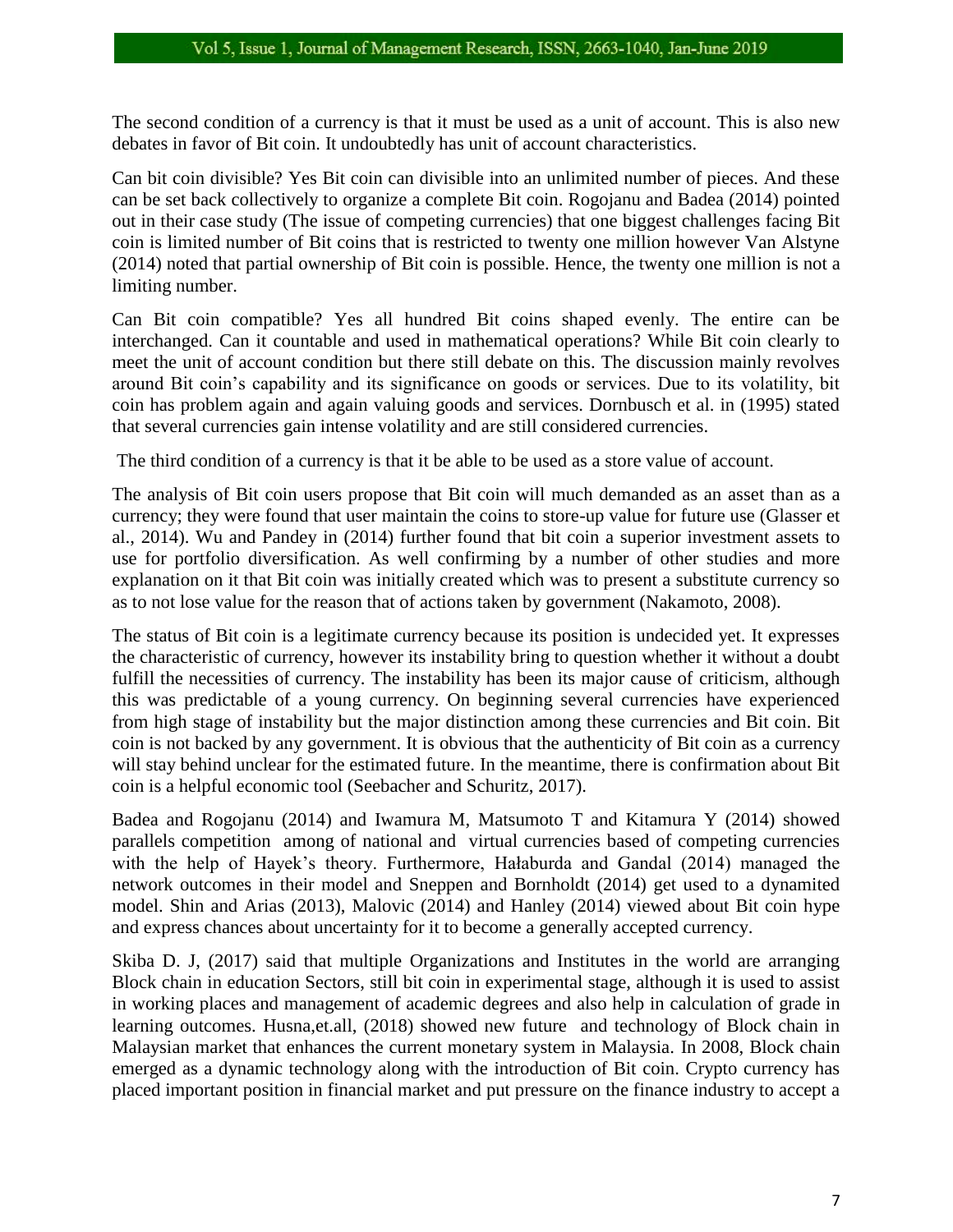new methods and technologies if they are to compete with such concepts. M. Jirgensons and J. Kapenieks, (2018).

## **1.3 Hypotheses Development**

To seek the outcome of Bit coin on an economy first finds the mean value of research among the corporate or individual users in terms of awareness of bit coin. Hypotheses have been produced to explore the identified variables; the t-test was used to test of the hypotheses.

Hypothesis No.1: There is a significant difference in the mean value of nature of work among Business respondent, corporate and single users in terms of awareness of bit coin.

Hypothesis No.2: There is a significant difference in the mean value of Business respondent, corporate and single users in terms of trust & growth.

## **2. Methodology and Data**

The plan of this study is to examine the role of Bit coin in developing markets currencies. The questionnaire method is used for this research which based on sampling method. The sample splits into two major groups of society:

i) Business respondent and corporate ii) Single person respondents.

On the bases of observation, the sample itself splits into two groups those were in favor of Bit coin and those were against of Bit coin and those were unbiased regarding Bit coin and those who were unaware of it. The sample surveyed through a comprehensive questionnaire to evaluate essential knowledge of Bit coin. The questions were planned to highlight recognized variables. The method of investigation was electronic-mail and individual meetings (face to face) to collected information. The structure of this research was like this that overall cost reduces of this research as well as remains with the time restrictions. The previous tools (variables) have been selected for valuable data gathering and its examination.

The scheme of study was to evaluate regarding the understanding about digital currencies, essentially Bit coin in Asia. The view of financial or economic experts on impact of bit coin on the economy in common and with respect to Asia and to determine their answers to 4 variables of Bit coin system such as regulations, acceptance, accessibility, and security (Singhal A, and Rafiuddin A, 2014).

The selected samples size was 41 that were categorized into the above mentioned two sections. The sample group consists of financial or economic experts, international enthusiasts of Bit coin details from over entire world, decision-makers of financial companies in Asia. Beside from above pool, a few countries of Asia (Japan, China, South Korea, Thailand and Taiwan) that have already accepted Bit coin follows by accepting bit coins as a method of currency were also investigated and review based on their practices and decision.

The first section consists of countries uses of bit coin, financial and economic experts, top managers and decision-makers of companies and a number of other global firms were included in that country. The respondent's impact of this group was direct according to the acceptance and regulation of Bit coin. This pool with experts from some countries of Asia, like Japan, China, South Korea, Thailand and Taiwan that somehow accepted Bit coin practices by accommodating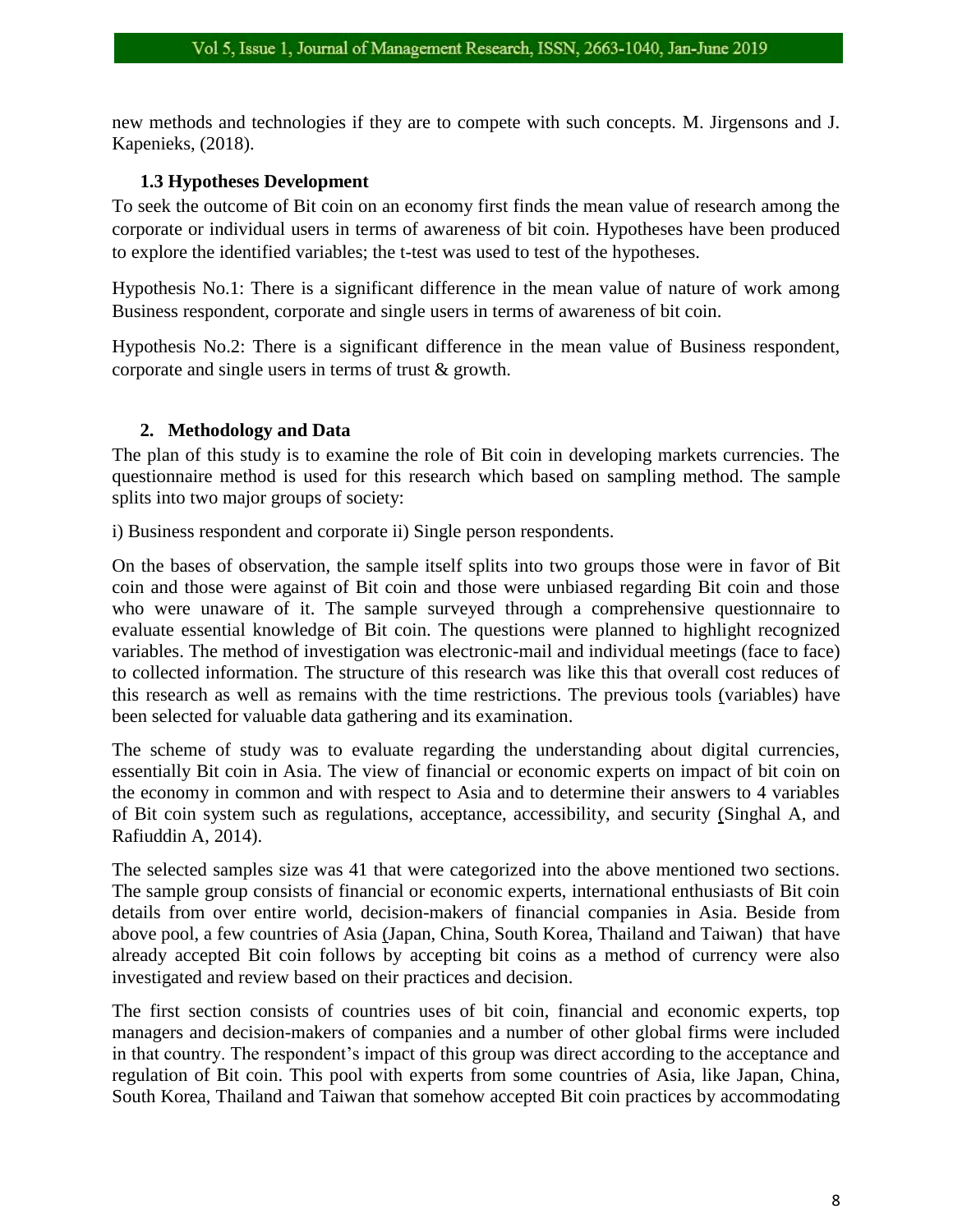bit coins as a method of currency were also examined and reviewed based on their judgment and experience. The survey questions were designed in a consistent sequence initiation with essential questions to judge the knowledge of the model on the theme of Bit coin. One of main reasons of this study was measure what experts know and recognize Bit coin to be.

The second section consist respondents was belonged to single individual users or basic consumers of the society base for Bit coin. They were not experts to have previous knowledge about Bit coin and its field. Basic questions were planned in a consistent sequence, starting from easy questions that effort to know first, the capacity that Bit coin in provisions of online dealings and second the knowledge of the understanding about technology.

If respondent has an essential knowledge about technology or basic understanding of digital money after that the questions steps forward to further difficult questions and encourage flow of thought. The division of questionnaire was into two groups. Group 1 attempts to understand the respondent's basic knowledge of Bit coin. Group 2 consists of questions regarding the application and role of mixing Bit coin with economy.

The questionnaire is divided into two groups mention above. Group A report the respondent's time spend on Internet, the reason for this that their regularity of using online operation facilities. Group B attempts identify respondent's intensity of knowledge about Bit coin. The questionnaires distributed through monkey survey App, e mail, Face book or LinkedIn.

## **3. Results and Discussion**

#### **4.1 Results**

This chapter presents the results of the study to attain two basic objectives of the study, firstly identifying basically comparative analysis about respondents understanding of the concept of Bit Coin nature and which included business experts, students and part time workers and second is try to describe a correlation among role & growth.

| <b>Mean</b> | <b>Standard Deviation</b>                             | t-value      | P value |
|-------------|-------------------------------------------------------|--------------|---------|
| 2.4200      | .17153                                                |              | 0.740   |
| 4.8200      | 2.6005                                                |              |         |
|             | $\cdot$ $\cdot$<br>$\sim$<br>$\overline{\phantom{a}}$ | $\mathbf{A}$ |         |

#### *Table 1: Statistical Analysis of Hypothesis H1*

#### *\*Significant at 95 % confidence level*

Hypothesis No.1 basically comparative analysis about respondents understanding of the concept of Bit Coin nature and which included business experts, students and part time workers. The P-Value was shown in Table 1 as 0.740. So this hypothesis has unsuccessful results and to be rejected. The analysis from this result, it was obvious that those individuals who were professionals and experts in field of economics, finance and business have superior knowledge of Bit coin as compared to workers of part time and students.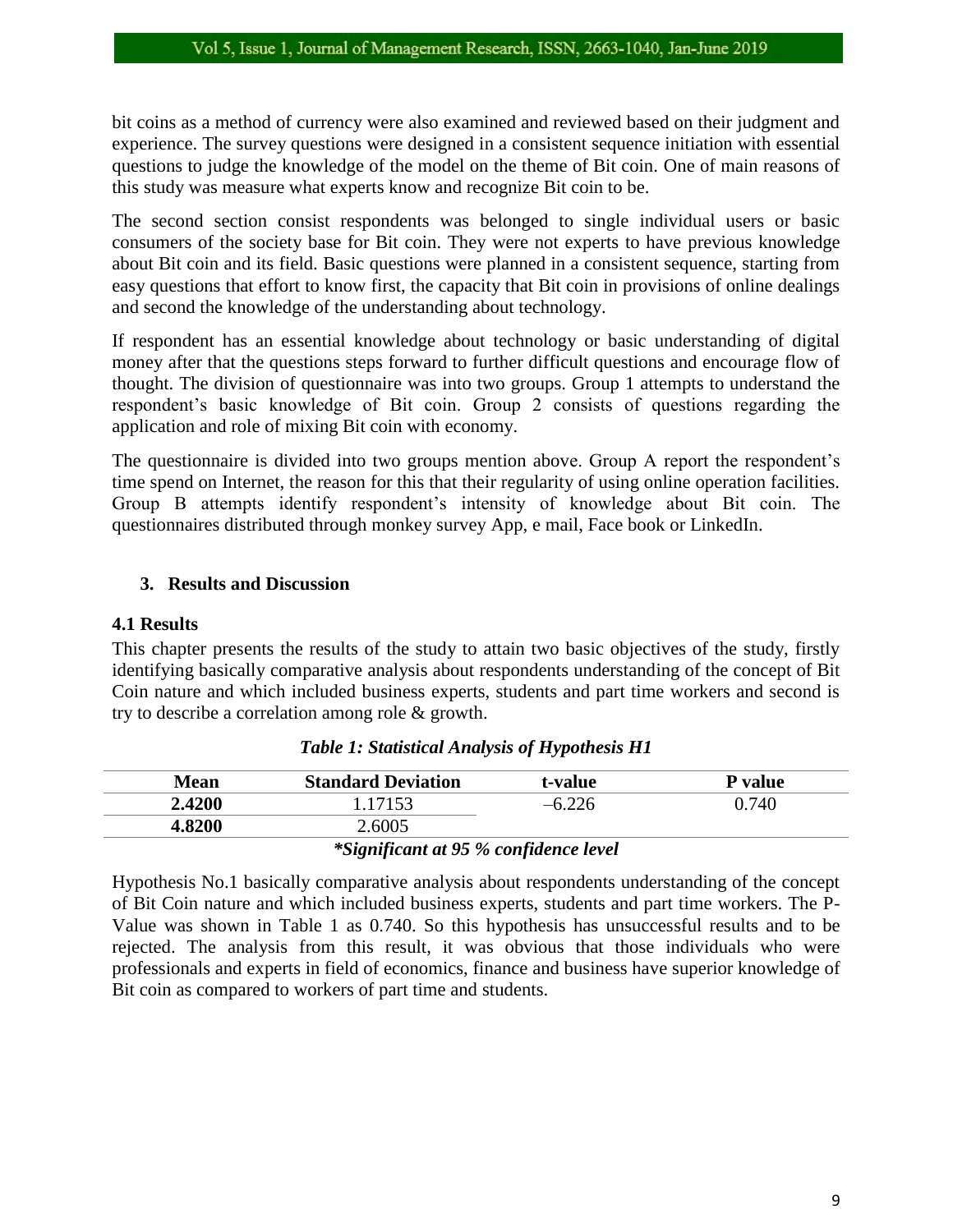| 31.0<br>l 6.1       | P value |
|---------------------|---------|
|                     | 0. 545  |
| <b>36.0</b><br>l4.0 |         |

## *Table 2: Statistical Analysis of Hypothesis H2*

#### *\*Significant at 95 % confidence level*

Hypothesis H2 try to describe a correlation among growth & role. In the sample both of the groups of pools have shown that somewhere there were role in bit coin as a method of payment and a form of currency, there was a positive expected growth. The P-Value was shown in Table 1 as 0.545. So this hypothesis has insignificance results and to be rejected. As results, irrespective of the nature of their work, those who believe were secure also believe in its growth.

## **4.2 Discussion**

This study has highlighted the various financial and economic advantages of using Bit coin as a single worldwide currency. Bit coin was a technology that dates back in 2008 and its function has been observed and practiced since late 2012 and early 2013. There is some enthusiast of bit coin in Asia countries and they use them to carry out transactions to spread its use in the whole Asia. It is reality, up till now bit coin has not received more exposure apart from the largely negative speculation of the media.

A few supporter of Bit coin have solid views to support the use of Bit coins as a currency, a form of money and a medium of exchange. It has some managers who supporting and said that the bit coin has potential of this currency as it is tax free. Several countries prefer to transact and deal in Bit coins due to the reality that it does not add up to the costs they already have to tolerate. The method of globalization is inexorable, as has been seen by the initiation of internet and e mail even though did not believe in them to initiate with.

In some ways, it can be indirect that use of digital money is more secure than conventional money. First thing was that usual money at risk of making hyperinflation. Hyperinflation is economy actions that happen due to rapid prices rise in the market.

## *Money supply*

Money supply was a theory that proposes hyperinflation due to rising quantities of money which was not carries by proportional expansion in productivity. In 2008 during the financial crunch in the world, the United States Federal Reserve decided toward set up the concept of Quantitative Easing. Quantitative easing a monetary policy that banks employ to stimulate economic growth by electronically creating currency and then buying assets with it.

Conventional money can bring this problem because of its unlimited supply and centralized authority. Bit coin on the other hand has a finite number of 21 million bit coins that can be generated and it's fully centralized. The technology programmed to allow specific rate at which bit coins created and how they formed, so there was no method to "create" currency. As a result of any efforts to occur in the system that encourage an event similar to Quantitative Easing will be ineffective.

 $2<sup>nd</sup>$  thing prevents inflation by controlling supply of currency. The law of demand and supply is subject of inflation. Because bit coin decentralized the monetary system, when demand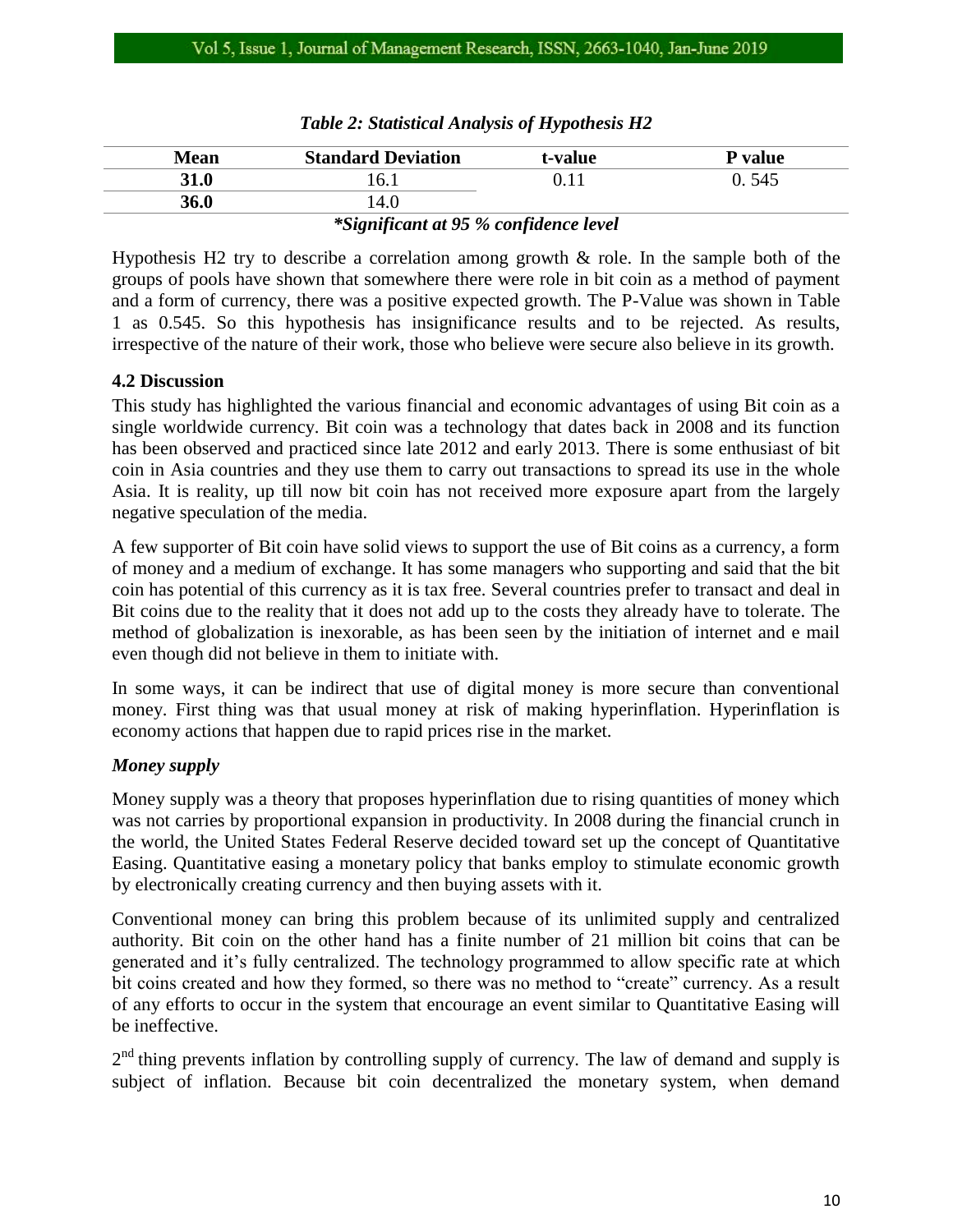significantly drop and reduce to zero, the coins would be rejected or would not be cause inflation.

The second limitation for supply happens for inflation because it established that the quantity of bit coins limited we can assume that supply fixed and constant. On the other hand, this was fact that provides bit coin upper hand argues to be its imperfection. It was pointed out that since Bit coin finite and will soon become alarming it be similar to gold in that respect.

This means that scarcity will cause the population to save slightly than expend, which in revolve around supply to monetary depression. Thus, it obvious that to create more growth in the acceptance of bit coins as a consistent currency, the knowledge must change and loopholes deal with it.

Warren Buffet argues that Bit coin might be not least the next ten to twenty years and that was not a strong means of exchange. In crypto wants to eliminate and reduce Bit coin instability by separating Bit coin as a currency and as an investment. Therefore characteristics like fitness and traceability currently both were benefits and risks of Bit coin.

There are several benefits of Bit coin, however a number of loopholes have also recognized by officials of Government and economist. Although most of them concluded that Bit coin has a low inflation risk, others reason that Bit coin is deflationary. While the amount of Bit coin in the world in limited number of twenty one million, this might be reduces the risks. On the other hand, it would be controlled by a government or a Central Bank so the more population has to utilize it. The media will have to report the benefits of using Bit coin as a substitute of munificent more attentiveness that necessary on disagreement.

#### **5. Conclusion**

Despite the growth of bit coin, it has received little attention from the scholarly community because scholars have not paid much of attention to Bit coin Topic. Although Bit coin's constantly increases, as compared with different areas of financial system now Bit coin in an emerging stage. The majority articles on Bit coin seemed at it as of a technical point of view or regulatory point of view. There only small number of scholarly articles that have study Bit coin from a currency point of view and the majority of those research looked at Bit coin as replacement for fiat currencies. This study looked Bit coin as complement to fiat currencies and role of Bit coin in developing economy and try to distinct from those articles.

#### **5.1 Recommendations**

Bit coin would-be substitute of conventional money in future if it must modify into more protected form of money. Mediating through different forms of online payment as well as concerning the government in assurance procedures for safety aligned with theft, are optional steps for Bit coin to rise out of its unpredictable point. Bit coin can probably protect in style that will be safe for depositors of bank via state banks of their states, thus reducing the risks of robbery. According to the results of this study, it was concluded that changes bring in the world and world will adopt slowly but surely and quick improvement can be probably simply through the efforts of showing all the stake holders the benefits of the possibility of a single currency.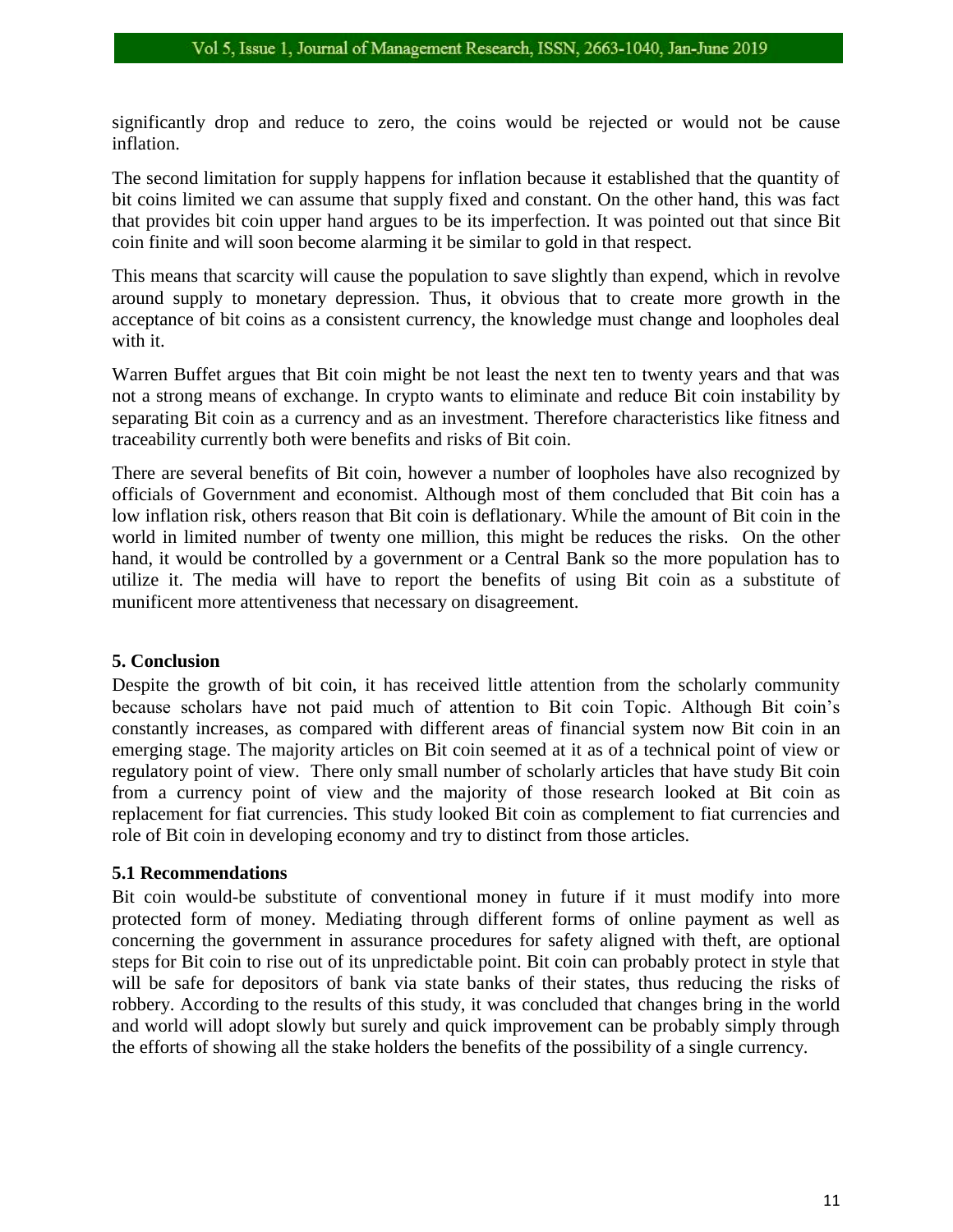#### **5.2 Limitations and Scope for Further Research**

As highlighted in the discussion section, there are different techniques to investigate impact of bit coin usage on economy. This study was conducted in developing countries (APAC region Specially Asia). The one that is maximum logical is that having data from respective country as well as language but that is too hard and time taking. This study was limited to the comprehensive research of only limited variables, which was supported by the present literary survey. The previous studies show that there was a huge potential for future research in this area, which suggests a better analysis of new variables.

#### **References:**

- Arias MA, Shin Y (2013) There are two Sides to Every Coin Even to the Bitcoin, a Virtual Currency. The Regional Economist. Federal Reserve Bank of St. Louis. October.
- Bornholdt S, Sneppen K (2014) Do Bitcoins make the world go round? On the dynamics of competing crypto-currencies. Corn
- B. Rainer, C.Nicolas, E. Benjamin, and M.Tyler.,(2015). "Bit coin: Economics, Technology, and Governance" Journal of Economic Perspectives, Vol 29, No.02
- D, Yermack., (2014). "Is bit coin a real currency? An Economic Appraisal." In: NBER working Papers No. 19747 ,JEL No. E42,G23.
- D. J. Skiba, (2017) "The Potential of Blockchain in Education and Health Care," Nurs. Educ. Perspect., vol. 38, no. 4, pp. 220–221.
- Gandal N, Hałaburda H (2014) Competition in the Cryptocurrency Market. Working Paper. No. 2014-33. Bank of Canada.
- Glaser, F., K. Zimmermann, M. Haferkorn, M. C. Weber, and M. Siering, (2014). "Bit coin-asset or currency? Revealing users' hidden intentions" In Twenty Second European Conference on Information Systems, Tel Aviv.
- Hanley B (2014) The false premises and promises of Bitcoin. Retrieved from http://goo.gl/RdxGiu.
- J. Bohr.., and M. Bashir, (2014). "Who uses Bit coin? An exploration of the Bit coin community" Presented at the 2014 Twelfth Annual International Conference on Privacy, Security and Trust (PST), Toronto, ON, Canada.
- Kaplanov, N, (2012). "Nerdy money: Bit coin, the private digital currency, and the case against its regulation" Loyola Consumer Law Reviews Vol 25, No 1.
- Kiyotaki, N., and R. Wright, (1989)." On money as a medium of exchange" The Journal of Political Economy .Vol. 97, No.4
- Iwamura M, Kitamura Y, Matsumoto T (2014) Is Bitcoin the Only Crypto currency in the Town? Economics of Cryptocurrency and Friedrich A. Hayek. Discussion Paper Series A. No. 602. Institute of Economic Research, Hitotsubashi University.
- Malovic M (2014) Demystifying Bitcoin: Sleight of Hand or Major Global Currency Alternative? Economic Analysis. 47(1-2): 32-41.